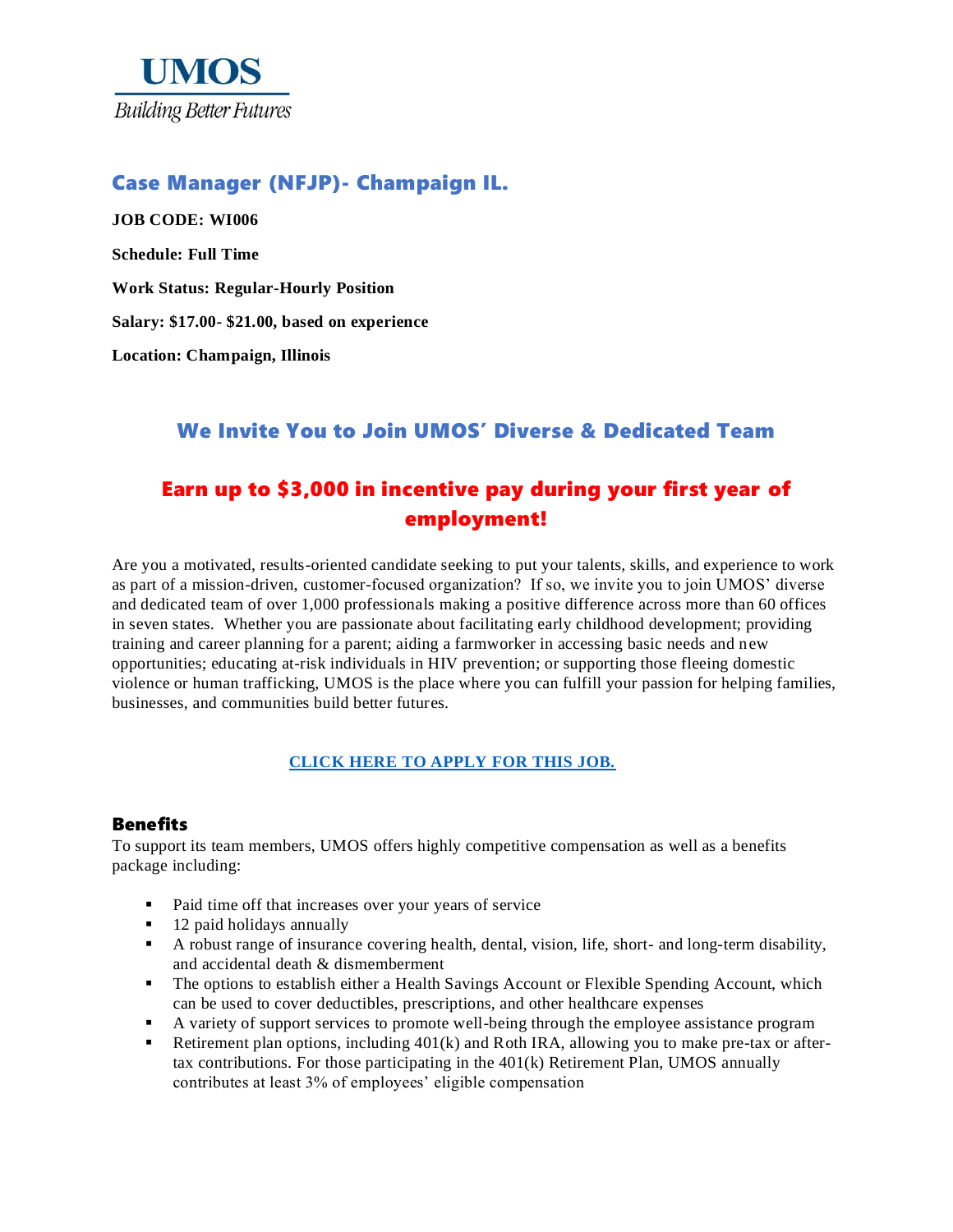

## Diversity & Equal Opportunity

UMOS is proud to be an Equal Opportunity Employer, and encourages qualified candidates of all backgrounds to apply, irrespective of race, ethnicity, color, religion, sex, national origin, sexual orientation, marital status, disability, age, parental status, and military service, or any other status protected by federal, state, or local law. In fact, 78% of senior management positions are held by people of color and women.

# Support Individuals in need within your own community! We have an outstanding opportunity available!

As a Case Manager, you will provide comprehensive career services and training case management, including performing assessments, career counseling/development and job development and placement to eligible adult and youth migrant and seasonal farmworker (MSFW) under the Workforce Innovation and Opportunity Act (WIOA), Title 1, Section 167, NFJP. Other duties include outreach and recruitment, eligibility determination, application processing, and coordinating job training and career services and achieving contract performance outcomes.

### Primary Responsibilities:

- 1. Develop and perform outreach and recruitment activities to support UMOS' NFJP grant plan, program goals and objectives, and maintain outreach and recruitment logs that capture contacts made with employer camps, training providers, colleges, employers, American Job Centers, one-stop career centers and other potential collaborative partners.
- 2. Schedule and conduct participant applications/interviews to determine eligibility for NFJP program and provide emergency assistance to MSFWs statewide; assistance may include food, gas, shelter/lodging and transportation as deemed an emergency and enter services in the data system.
- 3. Respond to phone/email/text contacts, schedule appointments, and provide program information to MSFWs as part of a comprehensive approach in addressing crises and provide backup emergency assistance and case management, when needed.
- 4. Conduct a variety of assessments to identify barriers and needs, advise on available job skills training resources, assist in determining realistic training goals in alignment with local labor market information and employment trends, and create an Employment Development Plan (EDP) that includes goal development, timelines for acquiring skills through education or training, and specific actions steps leading to self-sufficiency.
- 5. Conduct job-readiness assessments and/or coordinate/perform workshops, provide employment trend information that identifies job sectors in high demand and high growth within the community.
- 6. Work with schools, employers, and training providers to ensure that participants are making progress and attending activities regularly.
- 7. Document, in a timely manner, all contacts in the UMOS NFJP Application (data system) and maintain participant case files, to include documentation of service provision, outcomes, educational scores/assessments, certificates, measurable skills gains, on-the-job training (OJT) and work experience contracts, timesheets, case notes, and electronic signatures on all required case documents and ensure compliance with safeguarding personally identifiable information (PII).